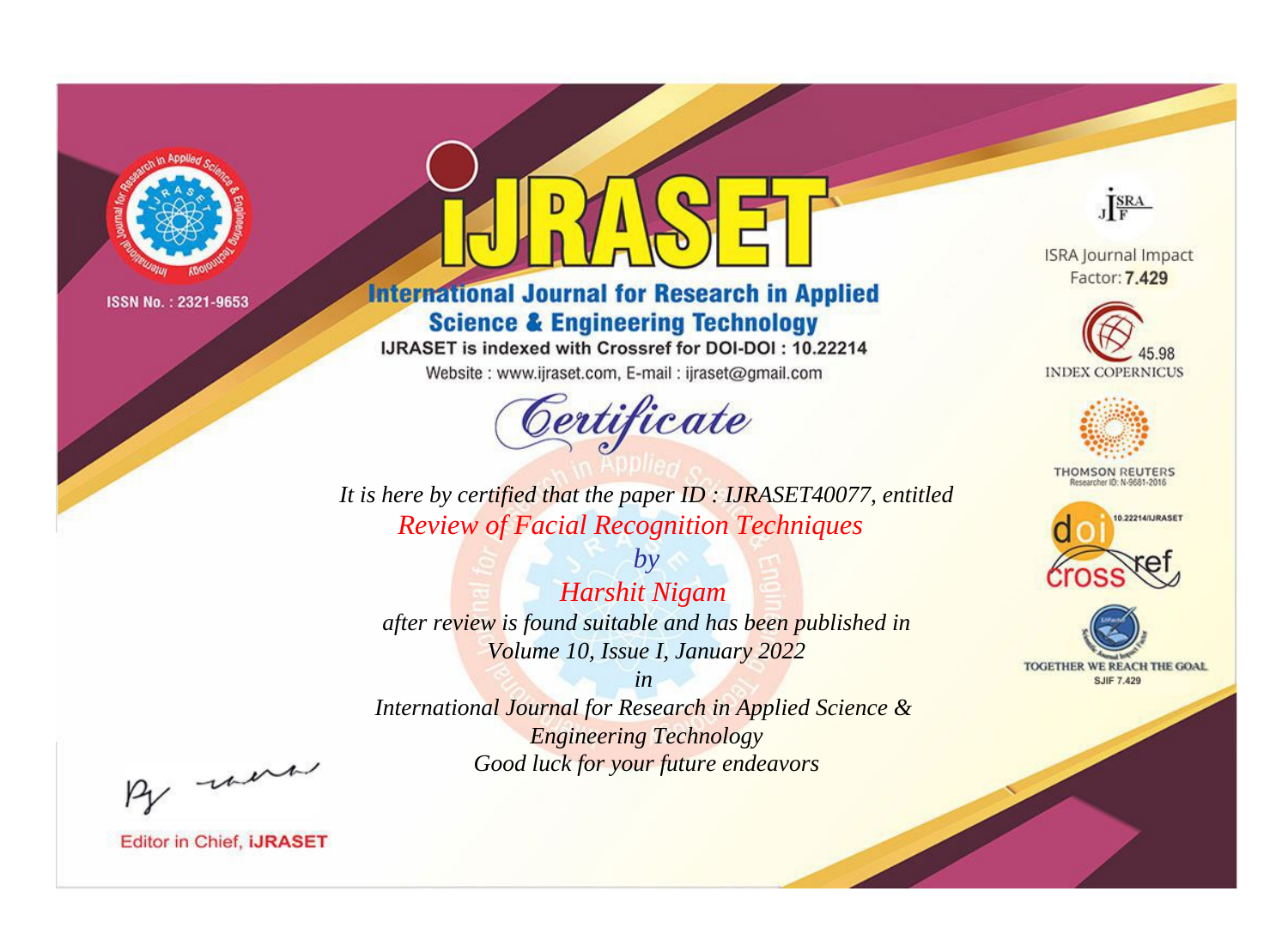

# **International Journal for Research in Applied Science & Engineering Technology**

IJRASET is indexed with Crossref for DOI-DOI: 10.22214

Website: www.ijraset.com, E-mail: ijraset@gmail.com



JERA

**ISRA Journal Impact** Factor: 7.429





**THOMSON REUTERS** 



TOGETHER WE REACH THE GOAL **SJIF 7.429** 

It is here by certified that the paper ID: IJRASET40077, entitled **Review of Facial Recognition Techniques** 

 $by$ **Mohammad Nabigh Abbas** after review is found suitable and has been published in Volume 10, Issue I, January 2022

 $in$ International Journal for Research in Applied Science & **Engineering Technology** Good luck for your future endeavors

By morn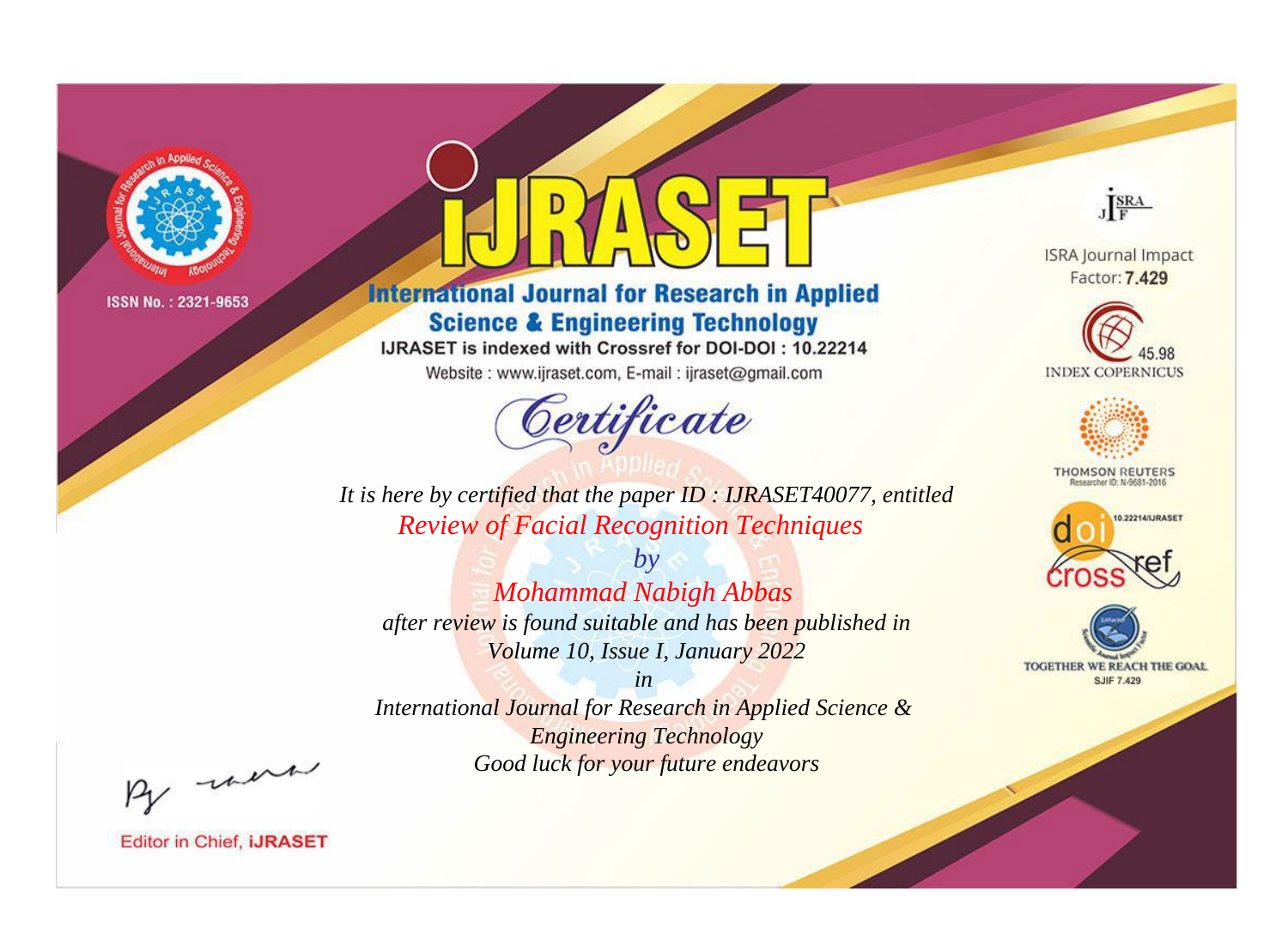

# **International Journal for Research in Applied Science & Engineering Technology**

IJRASET is indexed with Crossref for DOI-DOI: 10.22214

Website: www.ijraset.com, E-mail: ijraset@gmail.com



JERA

**ISRA Journal Impact** Factor: 7.429





**THOMSON REUTERS** 



TOGETHER WE REACH THE GOAL **SJIF 7.429** 

It is here by certified that the paper ID: IJRASET40077, entitled **Review of Facial Recognition Techniques** 

 $b\nu$ **Mohneesh Tiwari** after review is found suitable and has been published in Volume 10, Issue I, January 2022

 $in$ International Journal for Research in Applied Science & **Engineering Technology** Good luck for your future endeavors

By morn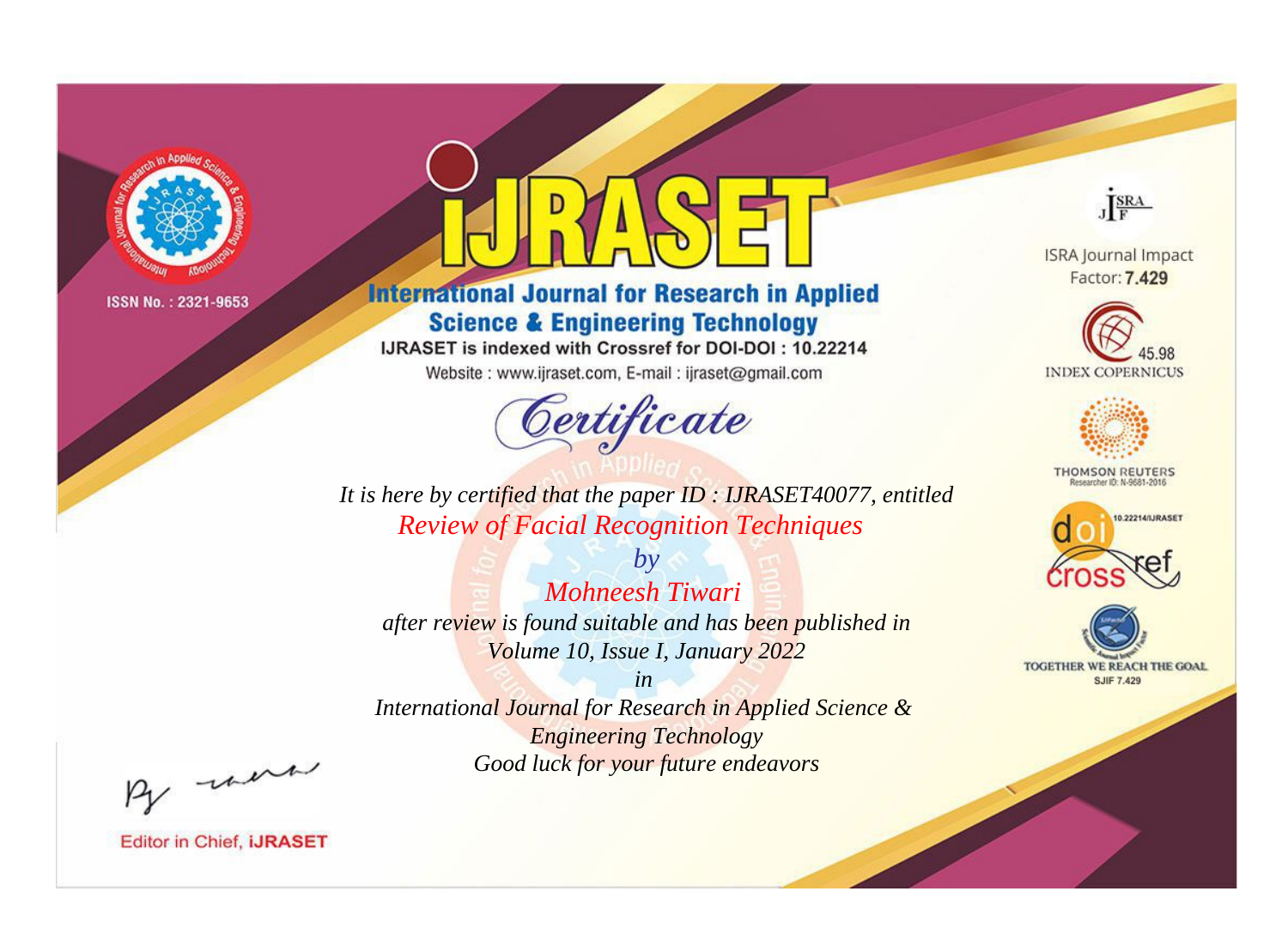

# **International Journal for Research in Applied Science & Engineering Technology**

IJRASET is indexed with Crossref for DOI-DOI: 10.22214

Website: www.ijraset.com, E-mail: ijraset@gmail.com



JERA

**ISRA Journal Impact** Factor: 7.429





**THOMSON REUTERS** 



TOGETHER WE REACH THE GOAL **SJIF 7.429** 

It is here by certified that the paper ID: IJRASET40077, entitled **Review of Facial Recognition Techniques** 

Himanshu Mali Shalaj after review is found suitable and has been published in Volume 10, Issue I, January 2022

 $b\nu$ 

 $in$ International Journal for Research in Applied Science & **Engineering Technology** Good luck for your future endeavors

By morn